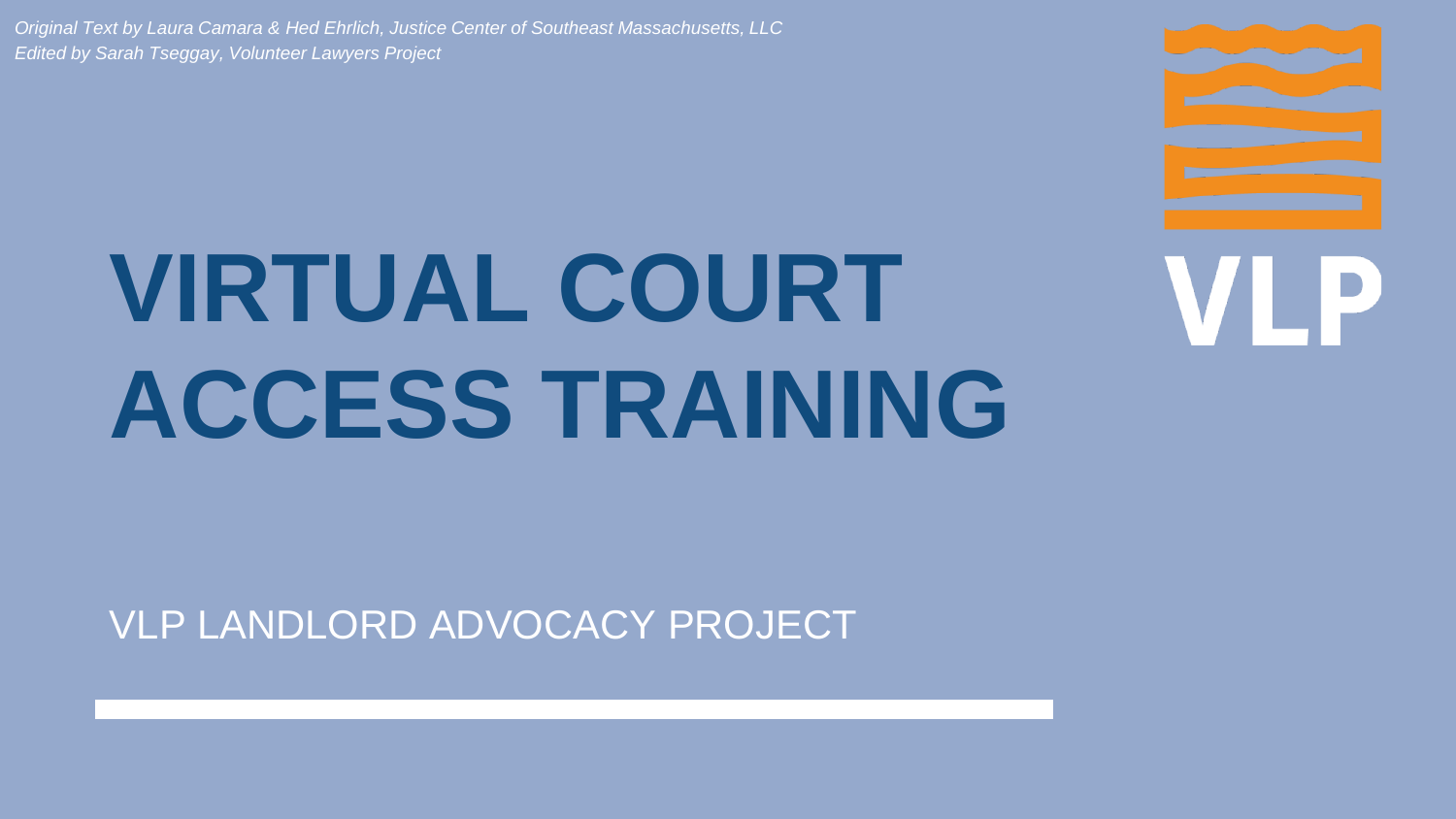# *DISCLAIMER*

*The laws, regulations, and requirements discussed in this resource can change without notice. Please make sure to check with the courts for the most up to date information.*

*Further, not all hearings are virtual anymore. Please make sure to check with the courts regarding your individual situation.*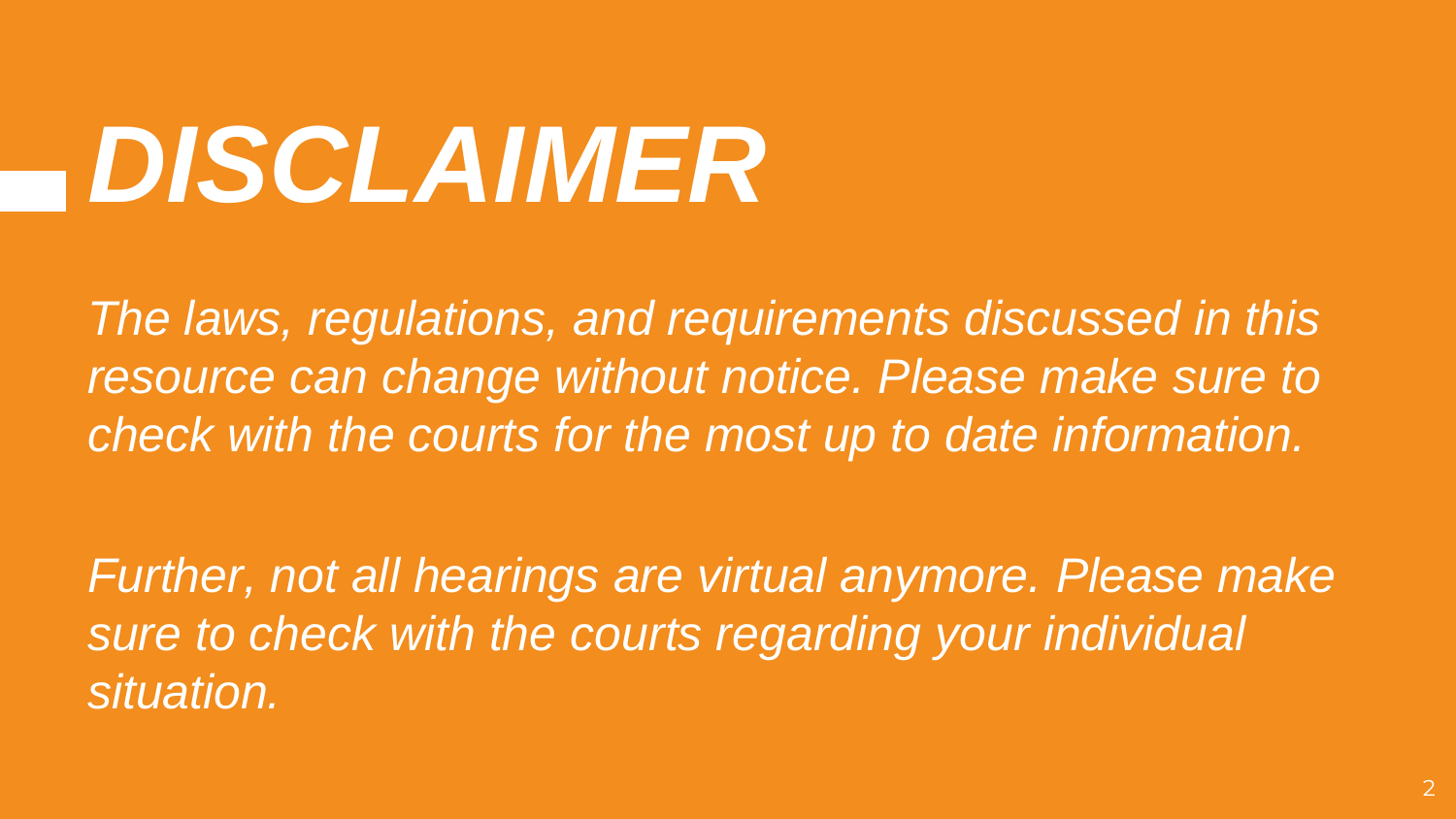# **OVERVIEW**

❑ Virtual Clerk's Counter ❑ Virtual Housing Specialist Department ❑ Virtual Court Service Center ❑ Virtual Mediation ❑ Virtual Motion Session ❑ Virtual Trial Practice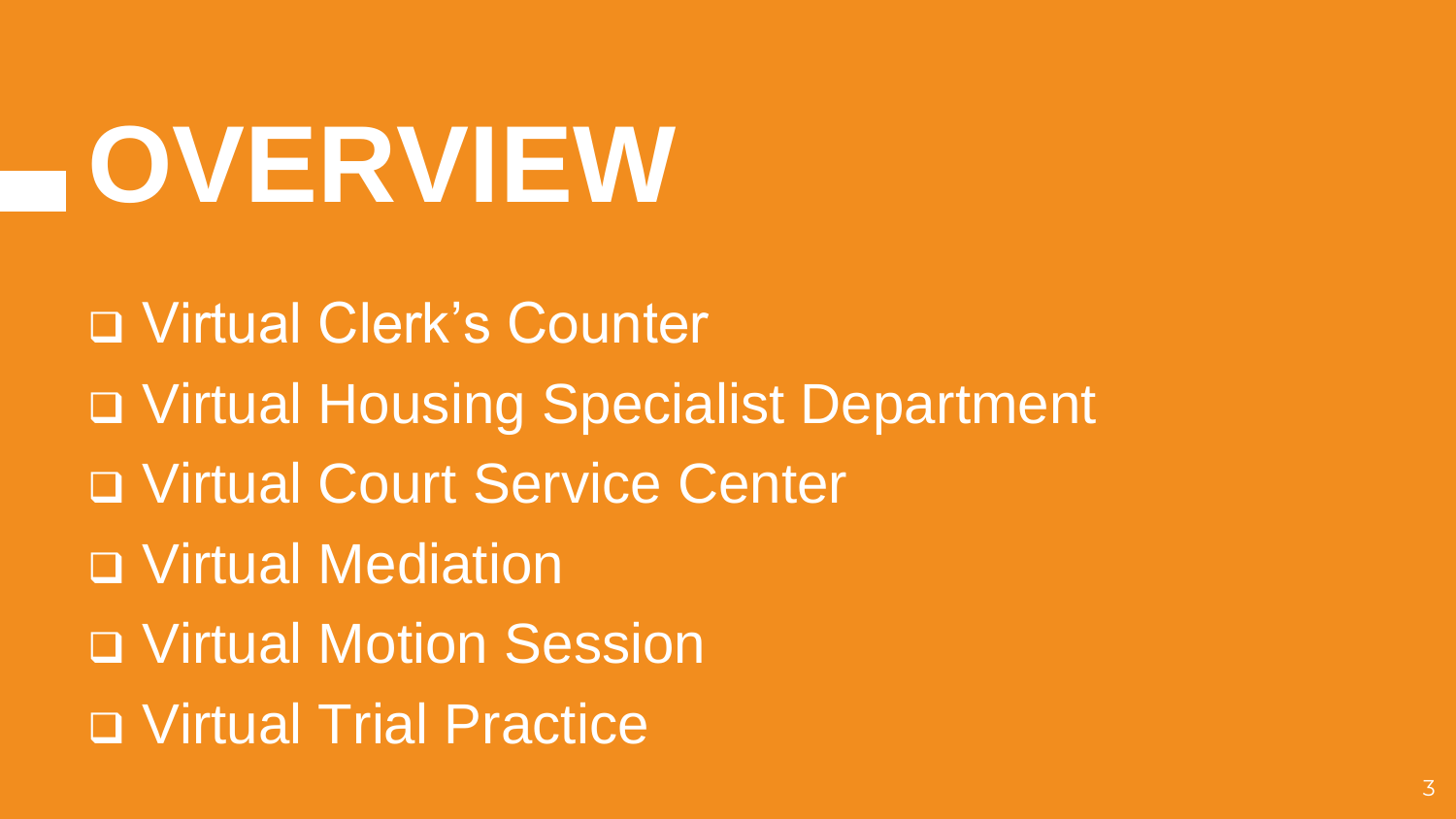# **VIRTUAL CLERK'S COUNTER**

- Replicates walking into the physical Clerk's Office
- Available daily from 1 pm to 4:15 pm
	- Most are available all day
- When to use the Virtual Clerk's Office:
	- Ask questions about case status
	- Request copies of documents not available through MassCourts.org
	- Address scheduling issues
	- Discuss the need for an interpreter or a reasonable accommodation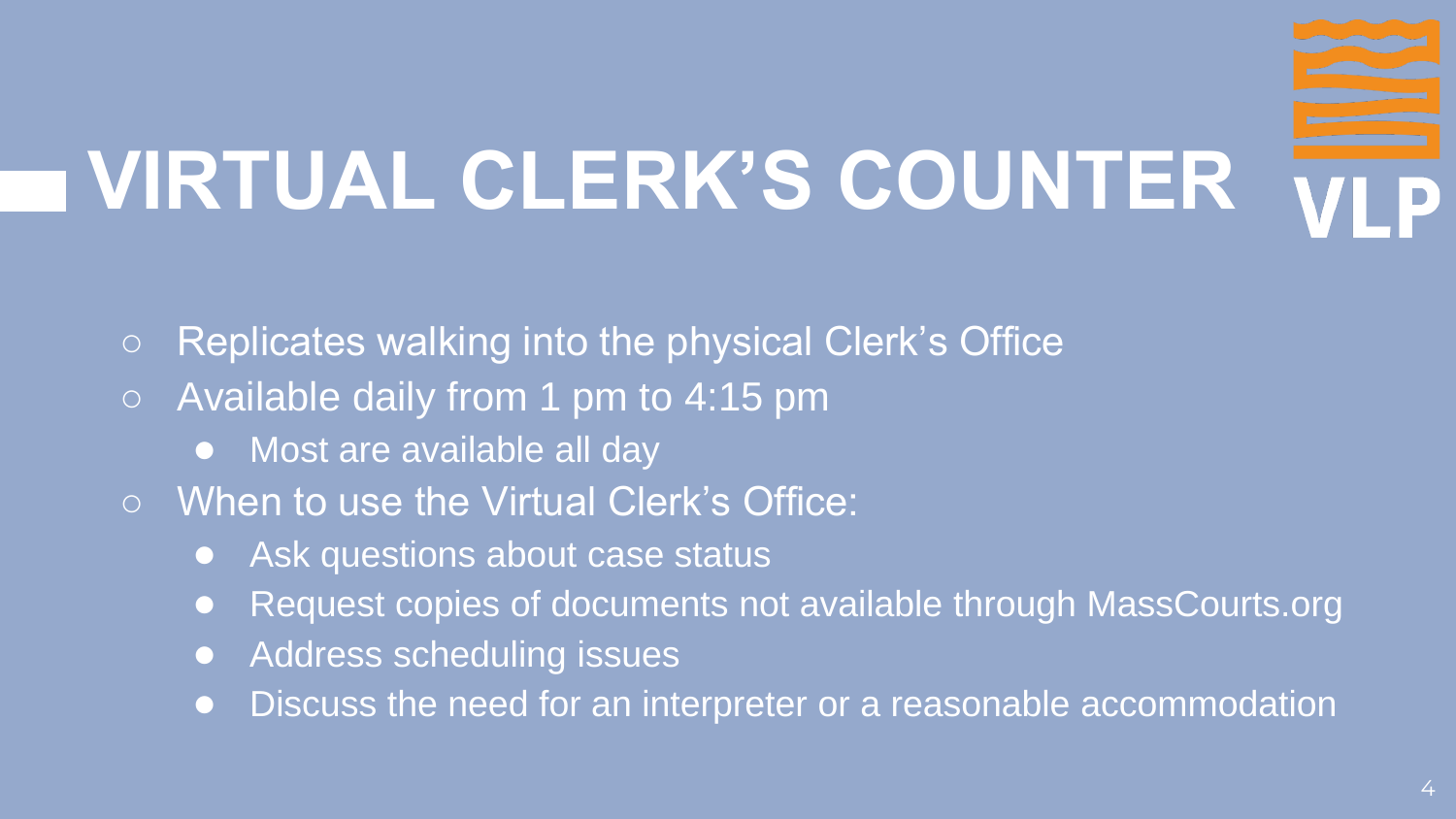### **VIRTUAL CLERK'S COUNTER ZOOM ACCESS INFORMATION**

### **CENTRAL DIVISION EASTERN DIVISION**

*Meeting ID: 161 670 2984 Meeting ID: 161 734 8495 No Password Required Password: 6174*

### **METRO SOUTH DIVISION NORTHEAST DIVISION**

*Meeting ID: 161 983 8500 Meeting ID: 161 614 2073 Password: Metro 123 Password: 083840*

**SOUTHEAST DIVISION WESTERN DIVISION** *Meeting ID: 161 549 3568 Meeting ID: 161 639 4166 Password: 124593 Password: 1234*

### **Access is also available by direct link [HERE](https://www.mass.gov/info-details/remotevirtual-court-services#housing-court-virtual-front-counter-)**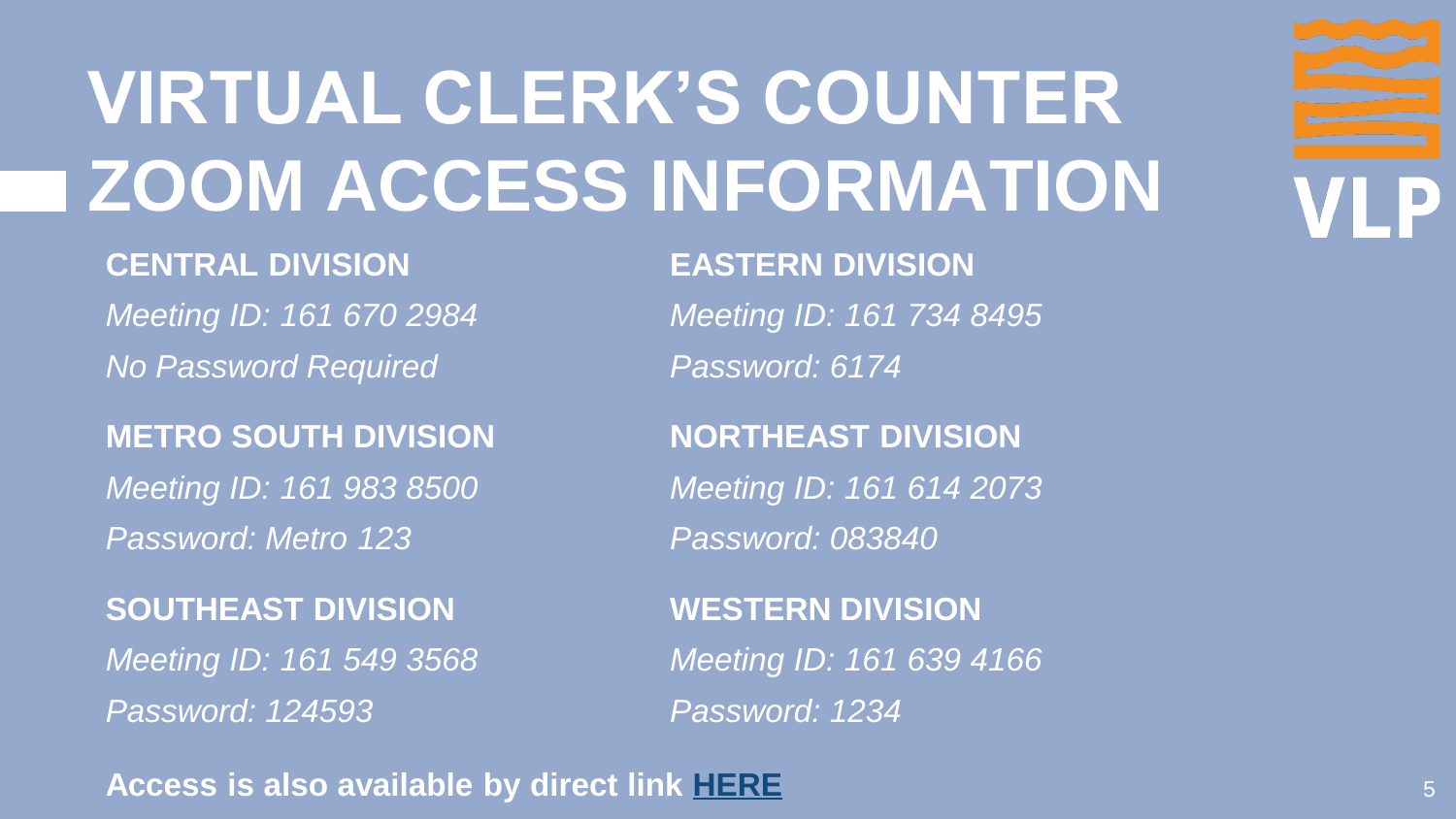### **VIRTUAL HOUSING SPECIALISTS DEPARTMENT**

- Replicates speaking to a Housing Specialist in the physical Clerk's Office
- Available daily from 1 pm to 4:15 pm
	- Most are available all day
- When to use the Virtual Housing Specialists Department:
	- To discuss cases appropriate for a Temporary Restraining Order
	- To discuss any special concerns in advance of a scheduled mediation session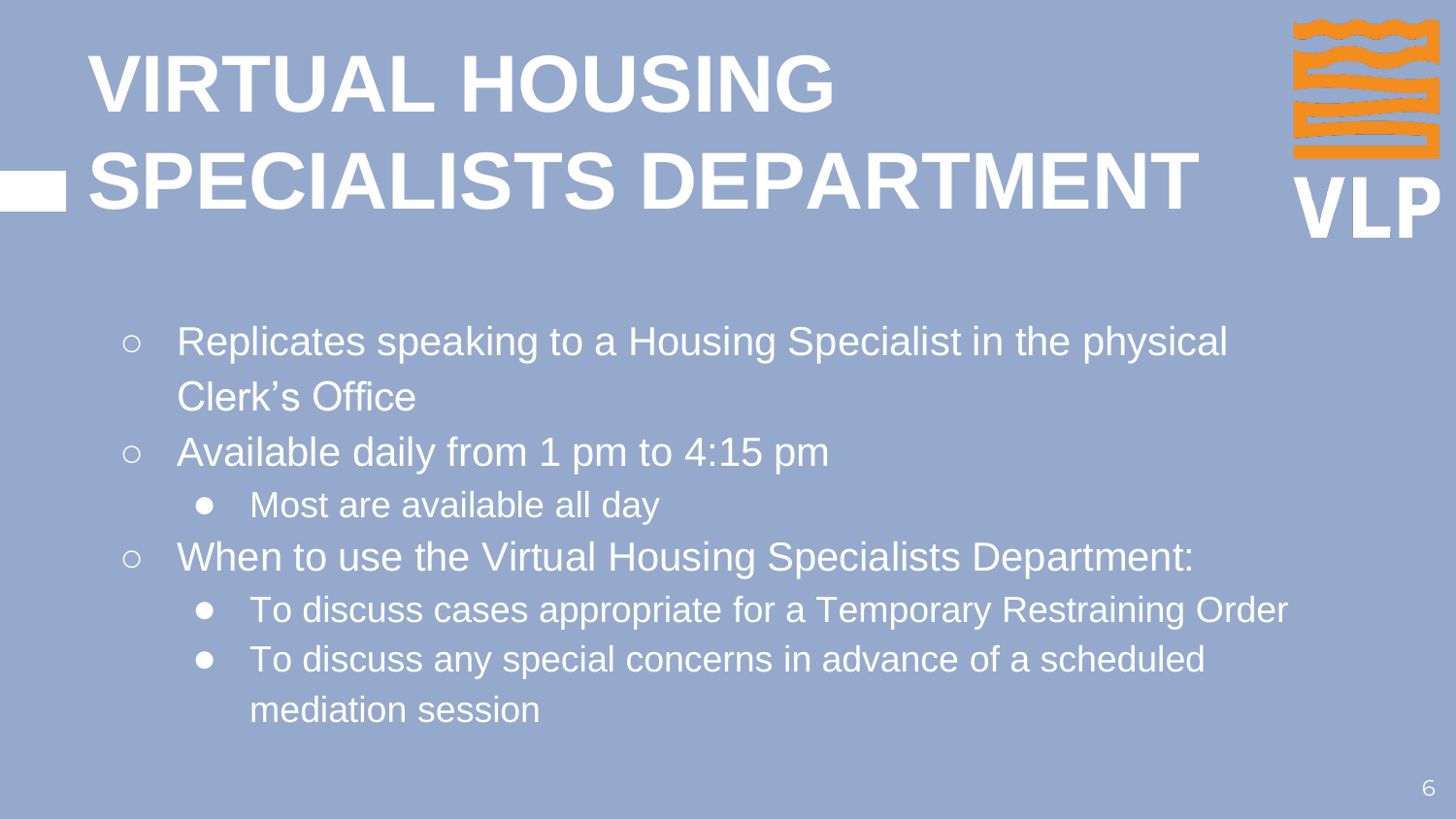### **VIRTUAL HOUSING SPECIALISTS ZOOM ACCESS INFORMATION**

### **CENTRAL DIVISION EASTERN DIVISION**

*Meeting ID: 160 875 3379 Meeting ID: 16518 4063 Password: 150290 Password: 6174*

### **METRO SOUTH DIVISION NORTHEAST DIVISION**

*Meeting ID: 160 946 4691 Meeting ID: 161 769 2987 Password: Metro 123 Password: 055006*

**SOUTHEAST DIVISION WESTERN DIVISION** *Meeting ID: 160 425 2462 Meeting ID: 161 639 4166 Password: 018447 Password: 1234*

### **Access is also available by direct link [HERE](https://www.mass.gov/info-details/remotevirtual-court-services#housing-court-virtual-front-counter-)**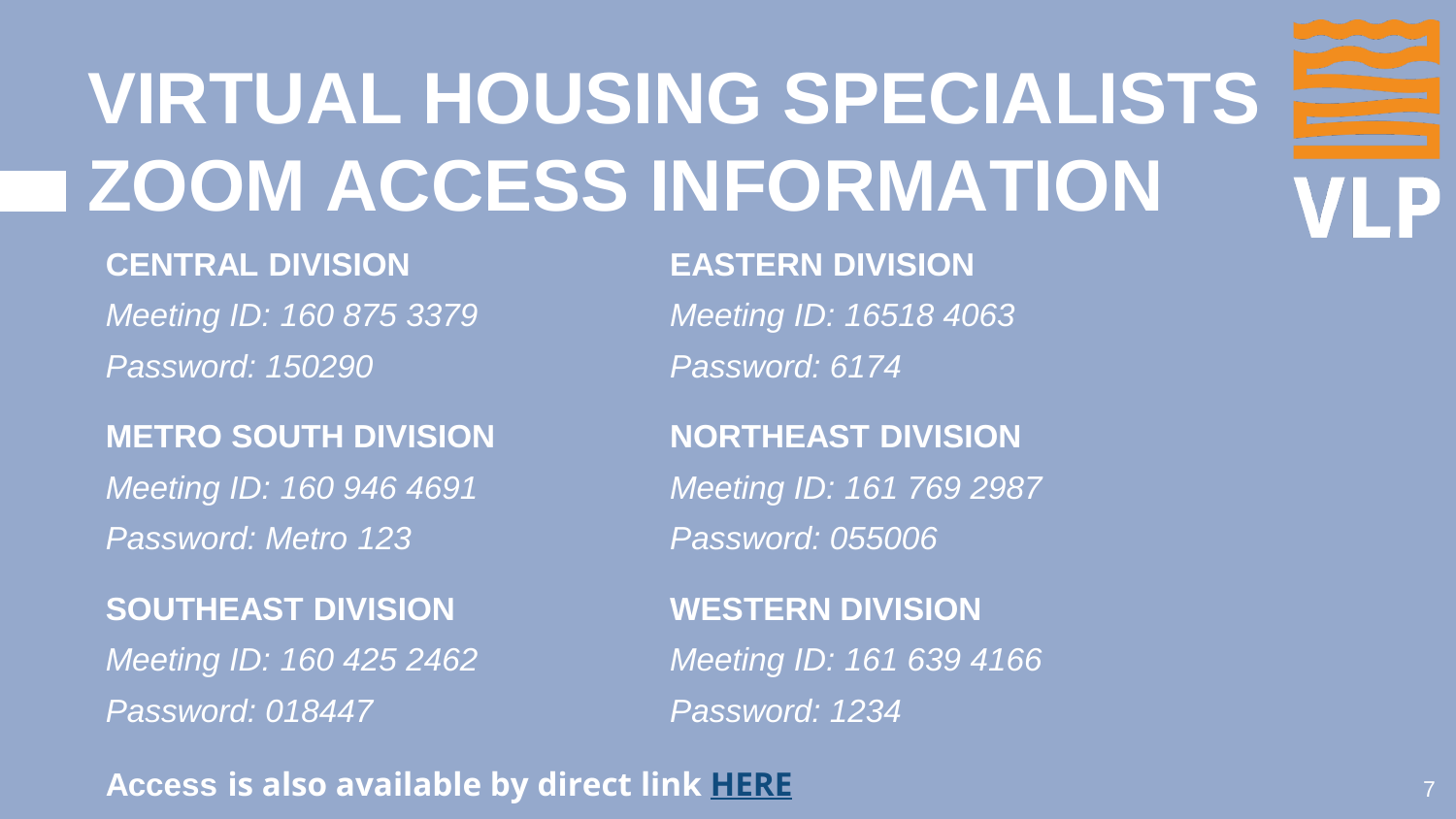### **VIRTUAL COURT SERVICE CENTER**

○ Replicates walking into a Court Service Center

- Available daily from 9 am to 12 pm
- Available statewide
	- Phone: (646) 828-7666
	- Zoom: Meeting ID 1615261140
- When to use the Virtual Court Service Center:
	- Seek assistance filling out paperwork and accessing Zoom for a hearing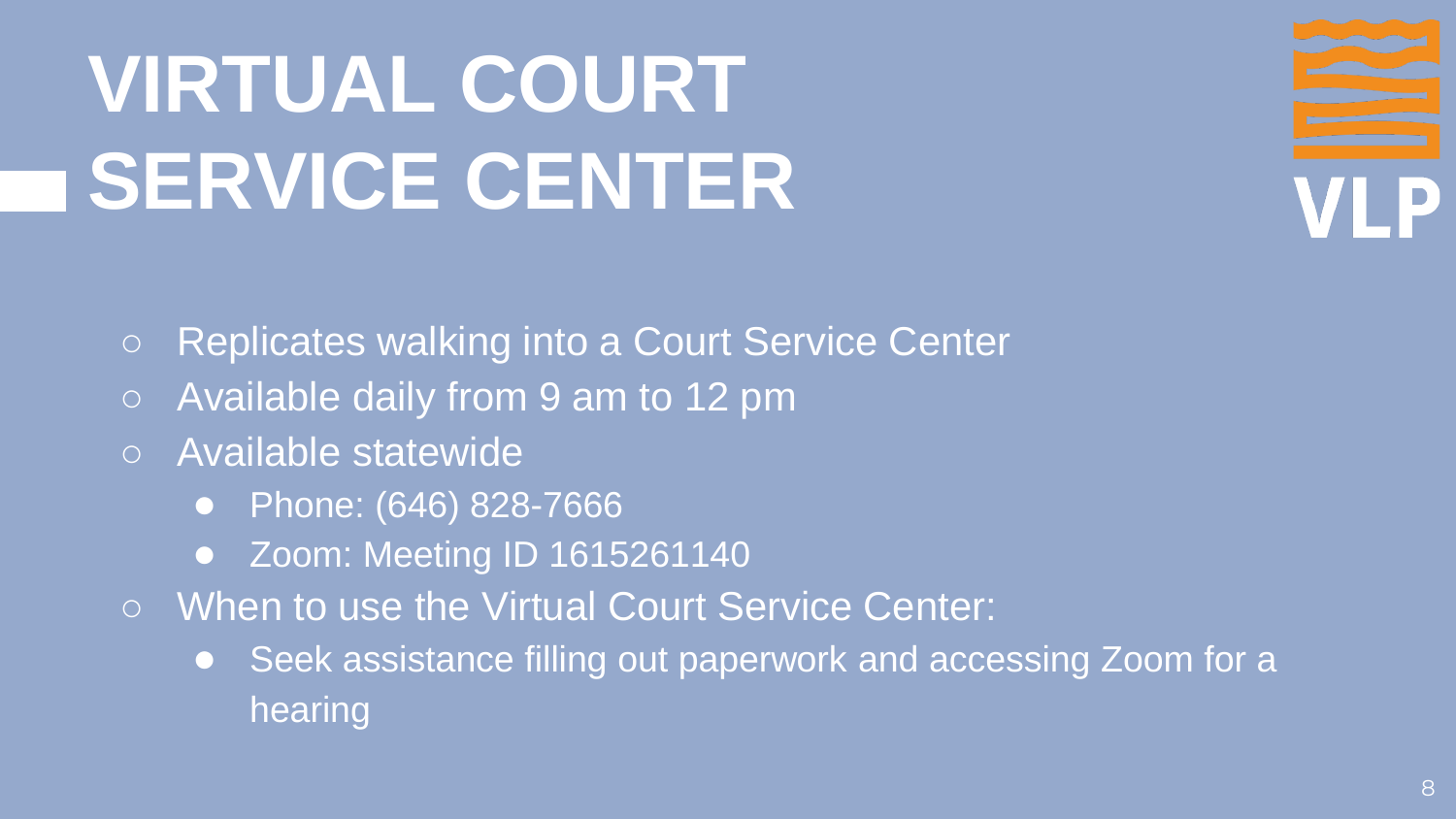### **VIRTUAL MEDIATION**

 $\circ$  All parties are placed in a waiting room until a Housing Specialist is available

- You will not be able to speak with the opposing party in the waiting room
- You will then be placed in a meeting room with the next available Housing Specialist
	- Usually begins with the Plaintiff stating their position
	- The Defendant then states their position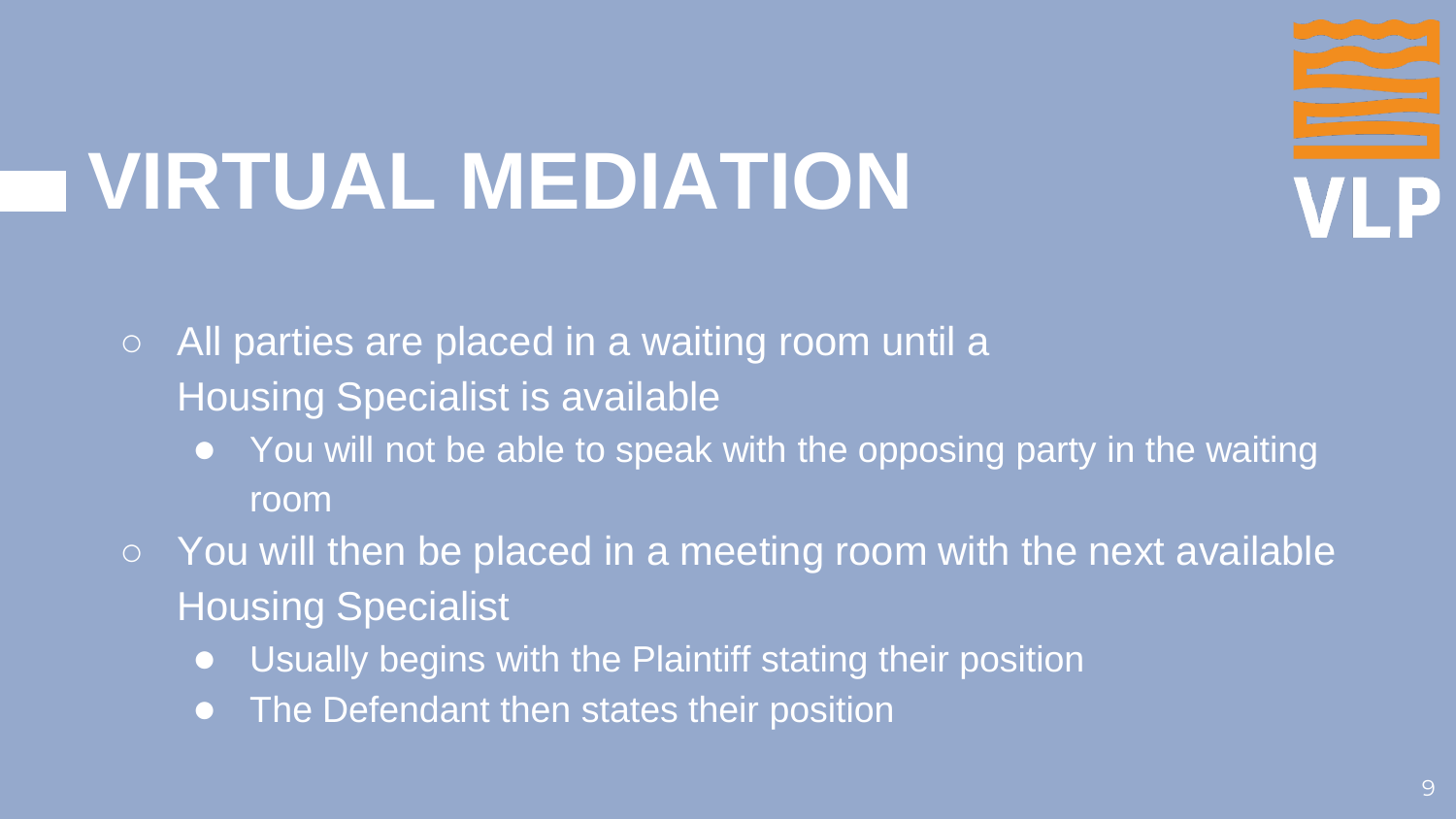### **VIRTUAL MEDIATION (cont.)**

- Either party can request to be placed in a breakout room to speak with their counsel privately
- Housing Specialist should be providing referrals to resources where appropriate (e.g. RAFT)
- $\circ$  If an interpreter is needed, DO NOT agree to have the Housing Specialist as the interpreter
- $\circ$  If you have documents that support your position, have them ready for screen share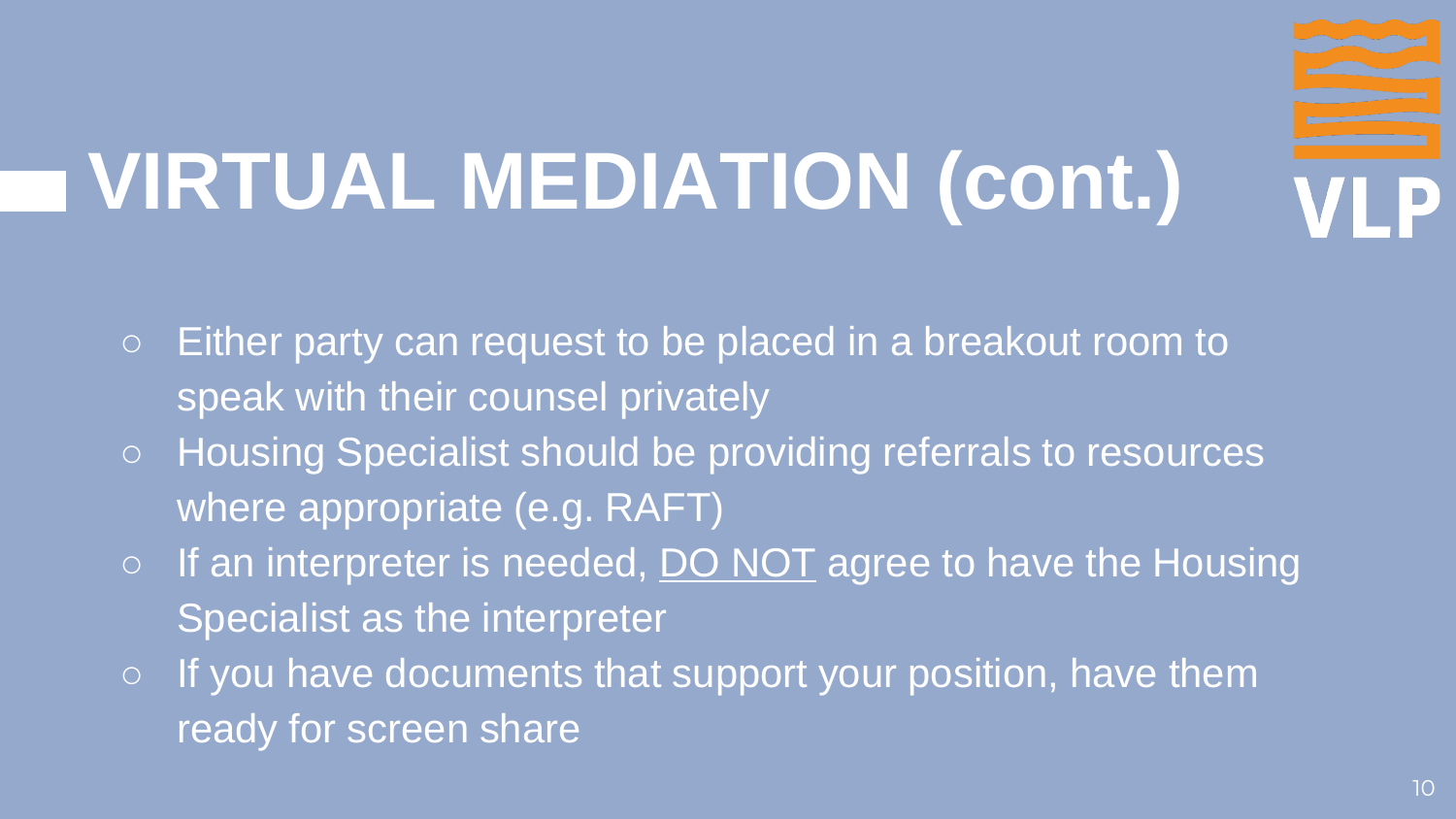### **VIRTUAL MOTION SESSION**

- All parties are initially placed in a meeting room together for the "Call of the List"
- Parties are then moved to a waiting room until their case is called for hearing
	- You will not be able to speak to the opposing party in the waiting room
- Once your case is called, you are placed in a meeting room with the Judge, the Clerk, and the opposing party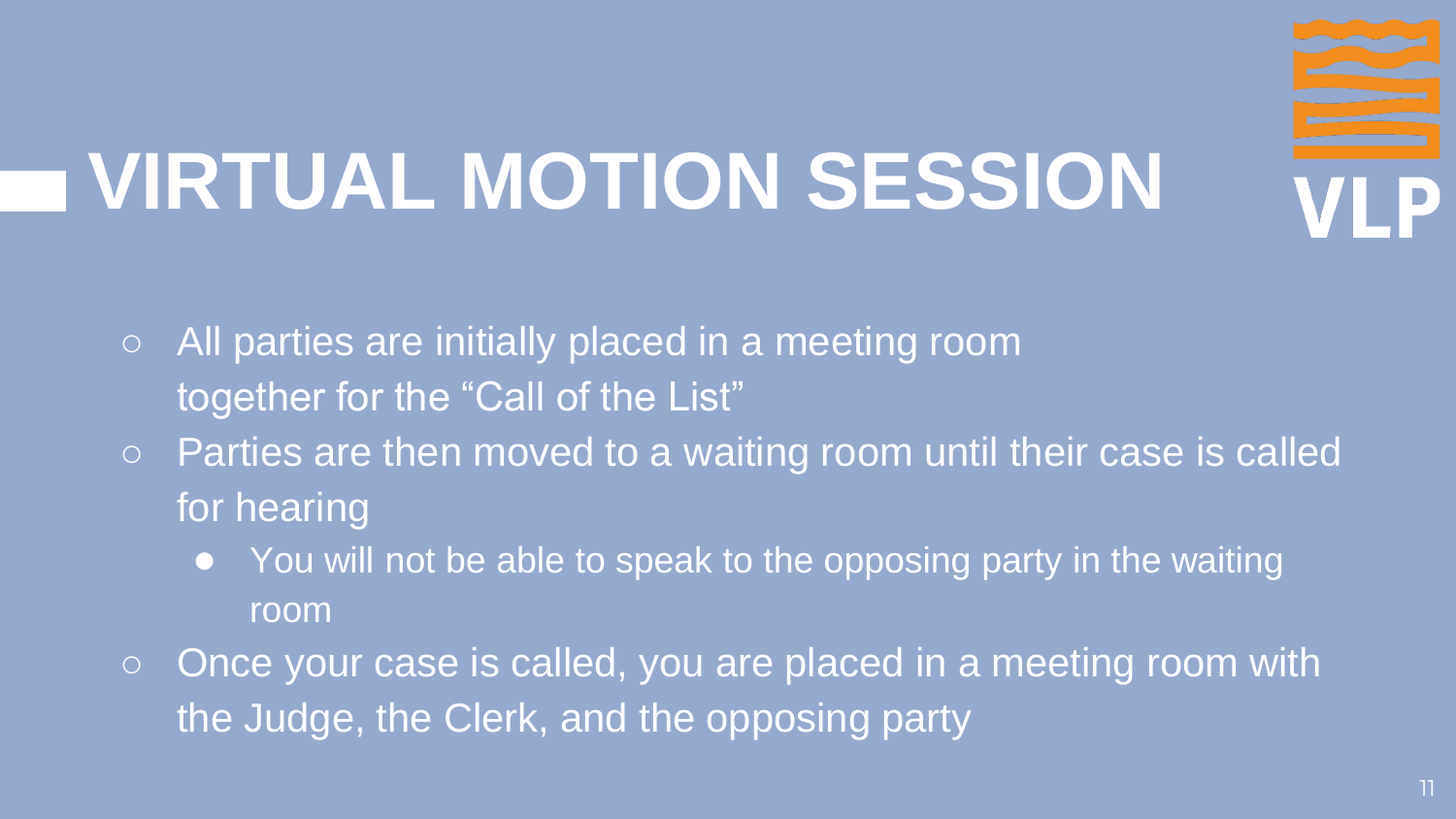## **VIRTUAL MOTION SESSION (cont.)**



- Any documents you intend to offer into evidence should be emailed to the Court and opposing counsel/party prior to the hearing
	- Courts vary on how far in advance you must send these documents
- When offering evidence, you must ask the Clerk to screen share the item you are seeking to admit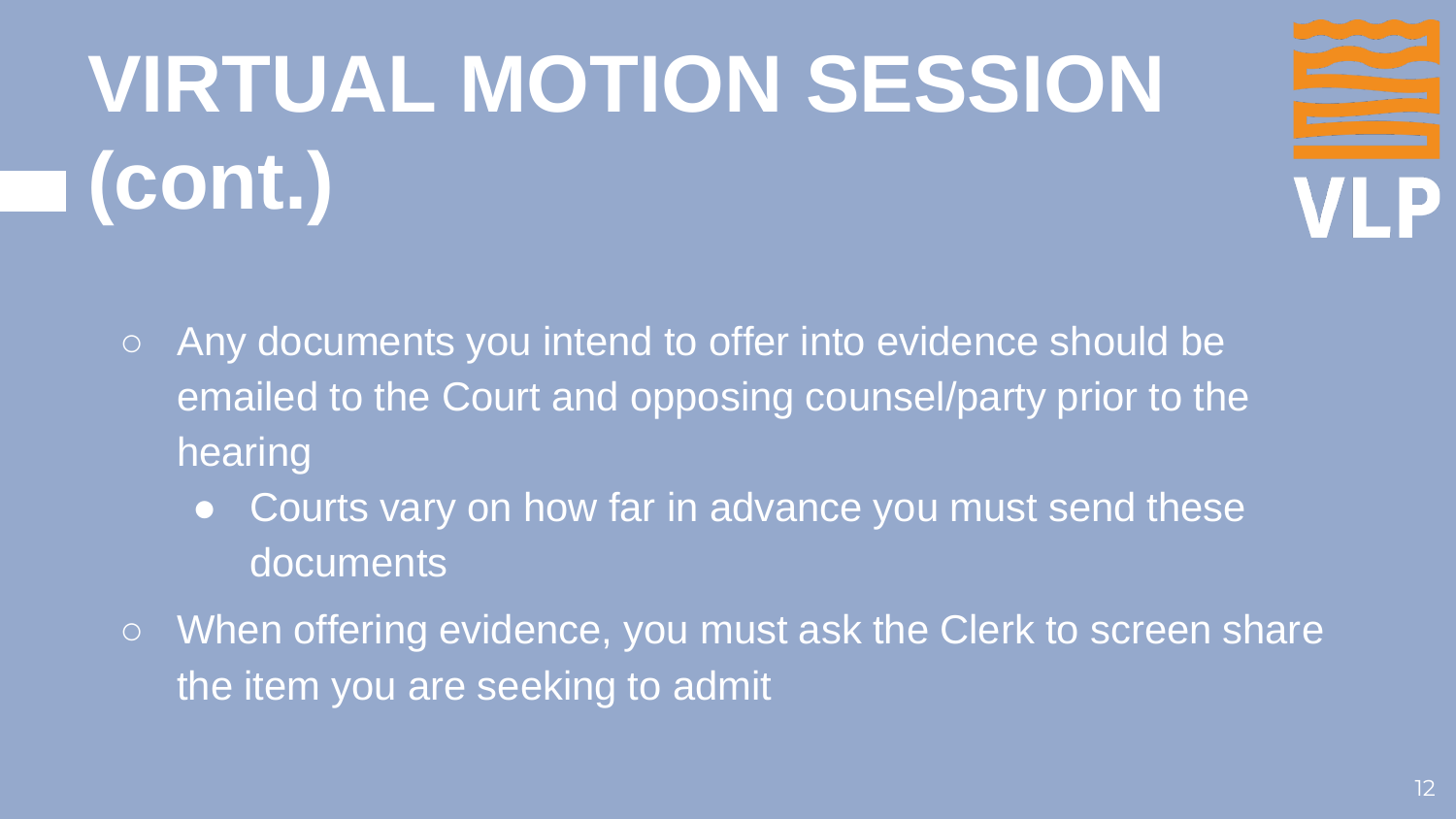### **VIRTUAL TRIAL**

- All parties are checked in by a Clerk and will then wait in the meeting room for the Judge
- Once the Judge appears, any Motions will be heard first
- Any documents you intend to offer into evidence should be emailed to the Court prior to hearing
	- Courts vary on how far in advance you must send these documents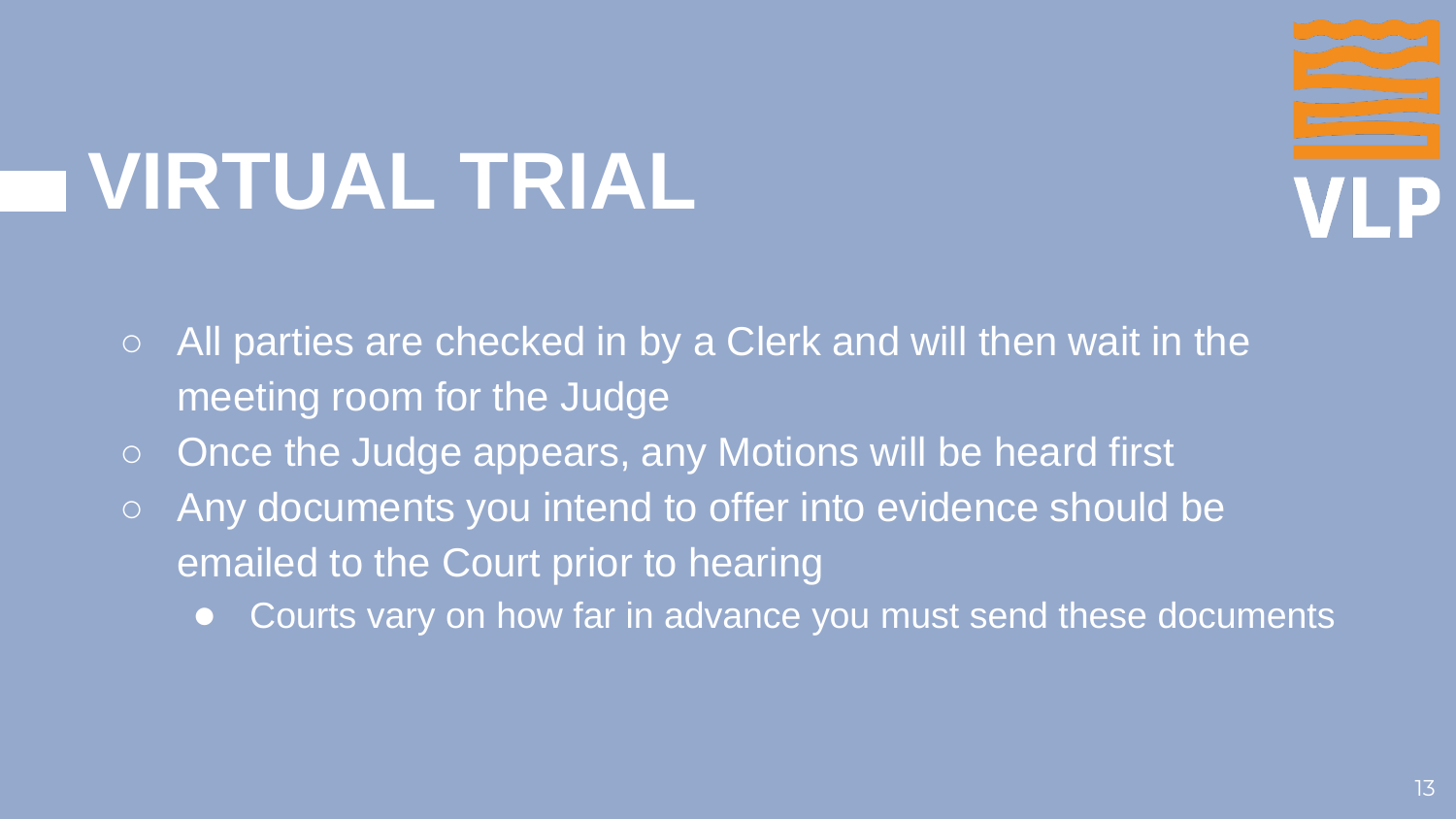### **VIRTUAL TRIAL (cont.)**

○ When offering evidence, you must ask the Clerk to screen share the item you are seeking to admit ○ Advise the Court at the outset of the trial if any witnesses have scheduling issues – the Court may be able to accommodate their needs